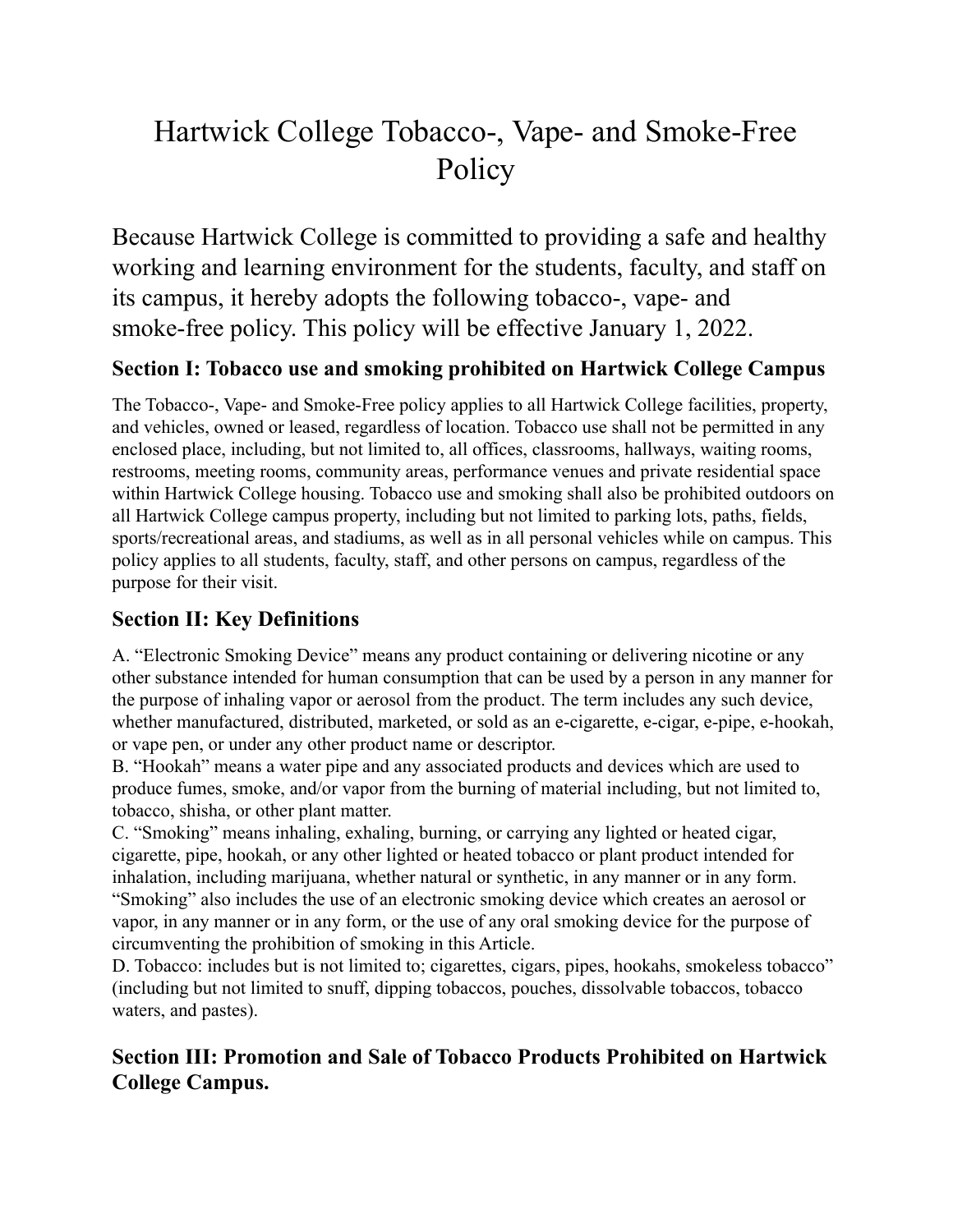In further recognition of the incompatibility of Hartwick College's educational mission and the promotion of tobacco products:

No tobacco-related advertising or sponsorship shall be permitted on Hartwick College property at Hartwick College sponsored events, or in publications produced by Hartwick College, with the exception of advertising in a newspaper or magazine that is not produced by Hartwick College and which is lawfully sold, bought, or distributed on Hartwick College property. For the purposes of this policy, "tobacco related" applies to the use of a tobacco brand or corporate name, trademark, logo, symbol, or motto, selling message, recognizable pattern or colors, or any other indicia of product identical to or similar to, or identifiable with, those used for any brand of tobacco products or company which manufactures tobacco products, or smoking products.

Cigarettes, including ESD's, cigars, pipes, including hookah pipes, shall not be sold or distributed as samples on university grounds, either in vending machines, the student union, or any area on campus.

## **Section IV: Cessation Programs**

Hartwick College understands the addictive nature of smoking and the reality that breaking the habit is extremely difficult for many people. The college will make every effort to assist and encourage those who wish to stop smoking. Below please find a selection of tobacco cessation websites:

New York State Smoker's Quitline provides information and support for smoking cessation. Speak with a certified smoking cessation counselor by calling: (866) NY-QUITS or (866) 697-8487. Visit their website [here.](https://www.nysmokefree.com/)

National tobacco free website – The US Health and Human Service One stop tobacco cessation related website can be found [here.](http://betobaccofree.hhs.gov/)

National Quit Smoking website for teens – texting app and other tools tailored to teens can be found [here.](http://teen.smokefree.gov/)

Become An Ex – A website devoted to helping people quit by developing a strong plan and being part of a community can be found [here.](http://www.becomeanex.org/)

National Networks for Tobacco Control and Prevention – Learn about all different forms of tobacco and how to quit please click [here](https://www.nystobaccofreecolleges.org/contact-us/#.XfO3sehKgdU)

American Cancer Society – Information online or by phone and free tobacco cessation materials can be found [here.](http://www.cancer.org/healthy/stayawayfromtobacco/index)

American Lung Association – Help to quit smoking, materials, and advocacy can be found [here](http://www.lung.org/stop-smoking/).

#### **New York State Tobacco Control Networks and Resources**

New York State Tobacco Free Community Partners/Coalitions – All Counties in NYS are covered to some extent by state-funded partnerships that work to de-normalize tobacco use and promote tobacco free environments. For more information, please click [here](https://www.nystobaccofreecolleges.org/contact-us/#.YR_2to5KjIV).

[Health Systems for a Tobacco-Free New York](http://www.nysmokefree.com/ConfCalls/CCNYSDownloads/CessationCenterContactlist.pdf) – Funded to support healthcare organizations to better address tobacco dependence. The Centers provide technical assistance and training.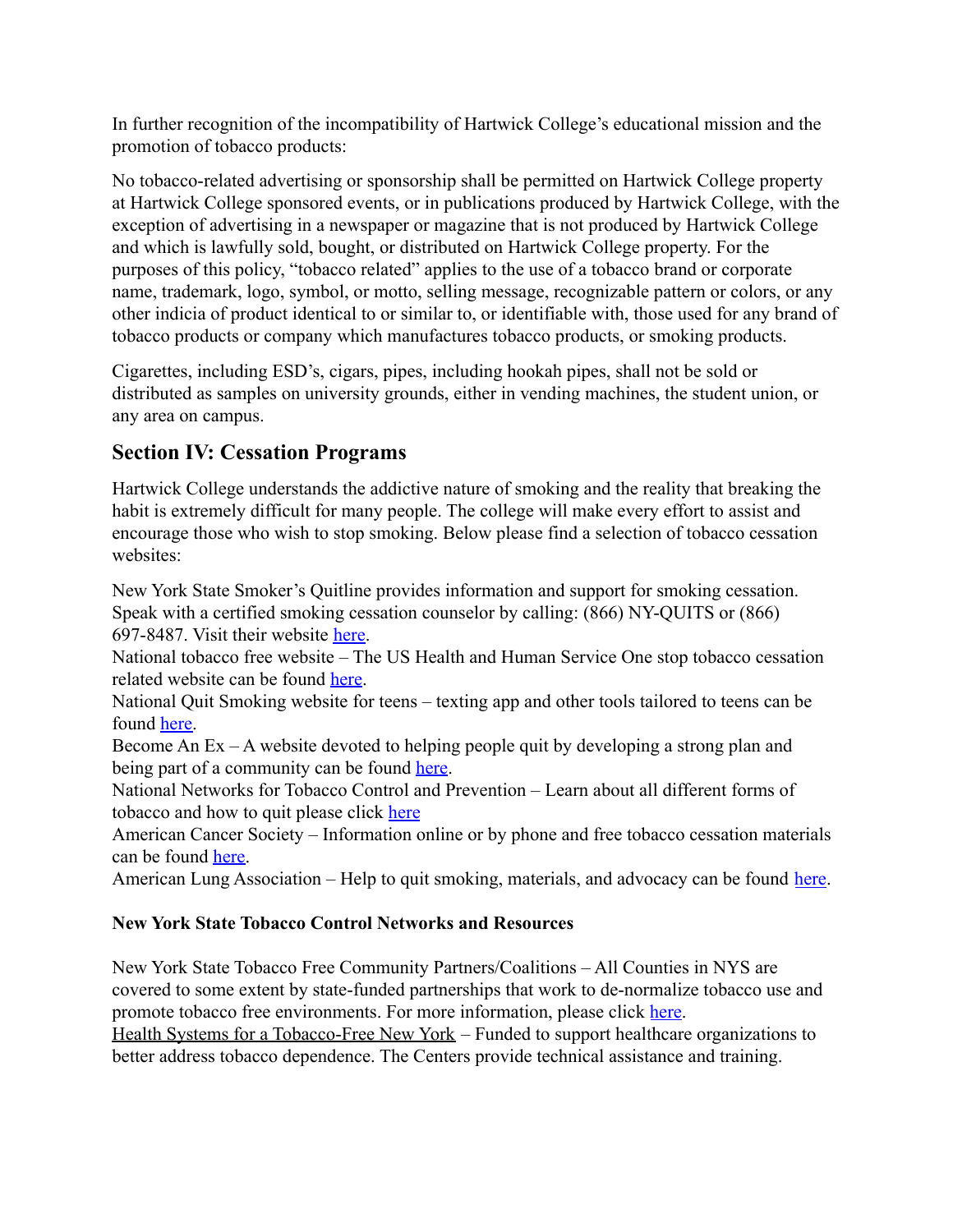#### **CDPHP Programs**

CDPHP offers a variety of smoking cessation programs that can be found via the following by clicking [here](https://www.cdphp.com/members/wellness/common-health-topics/quit-smoking-resources).

## **Section V: Enforcement of Policy; Penalties**

Members of the Hartwick College community who refuse to comply with this policy may be subject to corrective action through the applicable process.

- Faculty and staff members alleged to be in violation of the policy are subject to corrective action as administered by the Office of Human Resources.
- Students alleged to be violating the policy are subject to corrective action through the appropriate student conduct process as administered by the Student Conduct Office.
- Visitors, including venders, contractors and any service providers, will be subject to whatever remedies are available to the College and administered by the Campus Safety Department or other appropriate office.

## **Appendix: Findings and Intent**

The 2006 U.S. Surgeon General's Report, *The Health Consequences of Involuntary Exposure to Tobacco Smoke*, has concluded that (1) secondhand smoke exposure causes disease and premature death in children and adults who do not smoke; (2) children exposed to secondhand smoke are at an increased risk for sudden infant death syndrome (SIDS), acute respiratory problems, ear infections, and asthma attacks, and that smoking by parents causes respiratory symptoms and slows lung growth in their children; (3) exposure of adults to secondhand smoke has immediate adverse effects on the cardiovascular system and causes coronary heart disease and lung cancer; (4) there is no risk-free level of exposure to secondhand smoke; (5) establishing smoke free workplaces is the only effective way to ensure that secondhand smoke exposure does not occur in the workplace, because ventilation and other air cleaning technologies cannot completely control for exposure of nonsmokers to secondhand smoke; and (6) evidence from peer-reviewed studies shows that smoke free policies and laws do not have an adverse economic impact on the hospitality industry. (U.S. Department of Health and Human Services. *The Health Consequences of Involuntary Exposure to Tobacco Smoke: A Report of the Surgeon General.* U.S. Department of Health and Human Services, Centers for Disease Control and Prevention, National Center for Chronic Disease Prevention and Health Promotion, Office on Smoking and Health, 2006.) According to the 2010 U.S. Surgeon General's Report, *How Tobacco Smoke Causes Disease*, even occasional exposure to secondhand smoke is harmful and low levels of exposure to secondhand tobacco smoke lead to a rapid and sharp increase in dysfunction and inflammation of the lining of the blood vessels, which are implicated in heart attacks and stroke. (U.S. Department of Health and Human Services. *How Tobacco Smoke Causes Disease: The Biology and Behavioral Basis for Smoking-Attributable Disease: A Report of the Surgeon General.* Atlanta, GA: U.S. Department of Health and Human Services, Centers for Disease Control and Prevention, National Center for Chronic Disease Prevention and Health Promotion, Office on Smoking and Health, 2010.) According to the 2014 U.S. Surgeon General's Report, *The Health Consequences of Smoking—50 Years of Progress*, secondhand smoke exposure causes stroke in nonsmokers. The report also found that since the 1964 Surgeon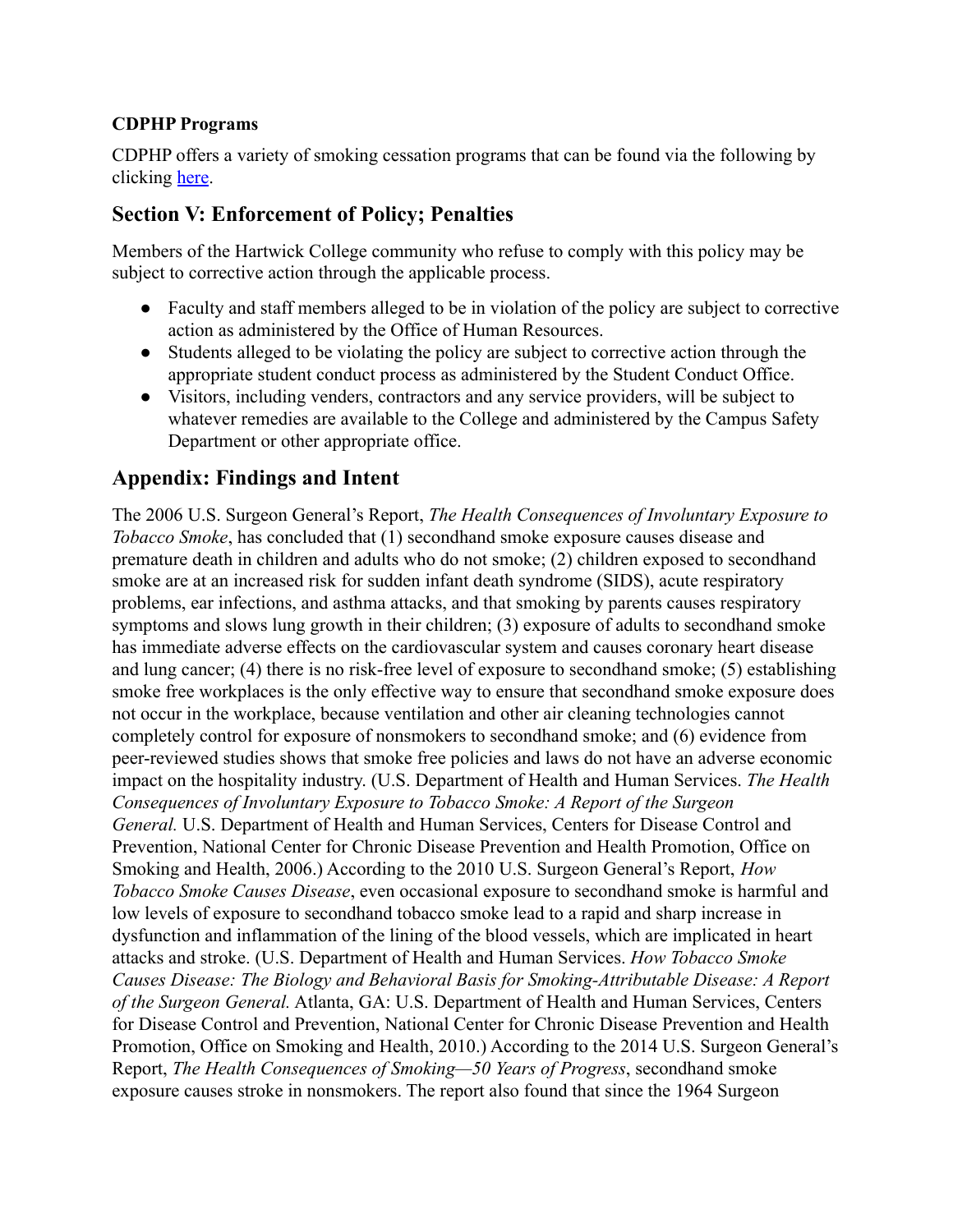General's Report on Smoking and Health, 2.5 million nonsmokers have died from diseases caused by tobacco smoke. (U.S. Department of Health and Human Services. *The Health Consequences of Smoking—50 Years of Progress*. U.S. Department of Health and Human Services, Centers for Disease Control and Prevention, National Center for Chronic Disease Prevention and Health Promotion, Office on Smoking and Health, 2014.)

Numerous studies have found that tobacco smoke is a major contributor to indoor air pollution, and that breathing secondhand smoke (also known as environmental tobacco smoke) is a cause of disease in healthy nonsmokers, including heart disease, stroke, respiratory disease, and lung cancer. The National Cancer Institute determined in 1999 that secondhand smoke is responsible for the early deaths of approximately 53,000 Americans annually. (National Cancer Institute (NCI). *Health effects of exposure to environmental tobacco smoke: the report of the California Environmental Protection Agency. Smoking and Tobacco Control*. Bethesda, MD: National Institutes of Health, National Cancer Institute (NCI), August 1999.)

Based on a finding by the California Environmental Protection Agency in 2005, the California Air Resources Board has determined that secondhand smoke is a toxic air contaminant, finding that exposure to secondhand smoke has serious health effects, including low birth-weight babies; sudden infant death syndrome (SIDS); increased respiratory infections in children; asthma in children and adults; lung cancer, sinus cancer, and breast cancer in younger, premenopausal women; heart disease; and death. (California Air Resources Board (ARB). The U.S. Centers for Disease Control and Prevention has determined that the risk of acute myocardial infarction and coronary heart disease associated with exposure to tobacco smoke is non-linear at low doses, increasing rapidly with relatively small doses such as those received from secondhand smoke or actively smoking one or two cigarettes a day, and has warned that all patients at increased risk of coronary heart disease or with known coronary artery disease should avoid all indoor environments that permit smoking. (Pechacek, Terry F.; Babb, Stephen, "Commentary: How acute and reversible are the cardiovascular risks of secondhand smoke?" *British Medical Journal* 328: 980-983, April 24, 2004.)

Electronic smoking devices, commonly referred to as electronic cigarettes, or "e-cigarettes," closely resemble and purposefully mimic the act of smoking by having users inhale vaporized liquid that typically contains nicotine, heated through an electronic ignition system. ESD emissions are made up of a high concentration of ultrafine particles, and the particle concentration is higher than in conventional tobacco cigarette smoke. (Fuoco, F.C.; Buonanno, G.; Stabile, L.; Vigo, P., "Influential parameters on particle concentration and size distribution in the mainstream of e-cigarettes," *Environmental Pollution* 184: 523-529, January 2014.) The January 2018 National Academies of Sciences, Engineering, and Medicine publication states that there is conclusive evidence that in addition to nicotine, most ESDs contain and emit numerous potentially toxic substances and increase airborne concentrations of particulate matter and nicotine in indoor environments. Studies show that people exposed to ESD aerosol absorb nicotine (measured as cotinine) at levels comparable to passive smokers. Many of the elements identified in the aerosol are known to cause respiratory distress and disease. ESD exposure damages lung tissues. Human lung cells that are exposed to ESD aerosol and flavorings especially cinnamon — show increased oxidative stress and inflammatory responses. (Lerner CA, Sundar IK, Yao H, Gerloff J, Ossip DJ, McIntosh S, et al. "Vapors Produced by Electronic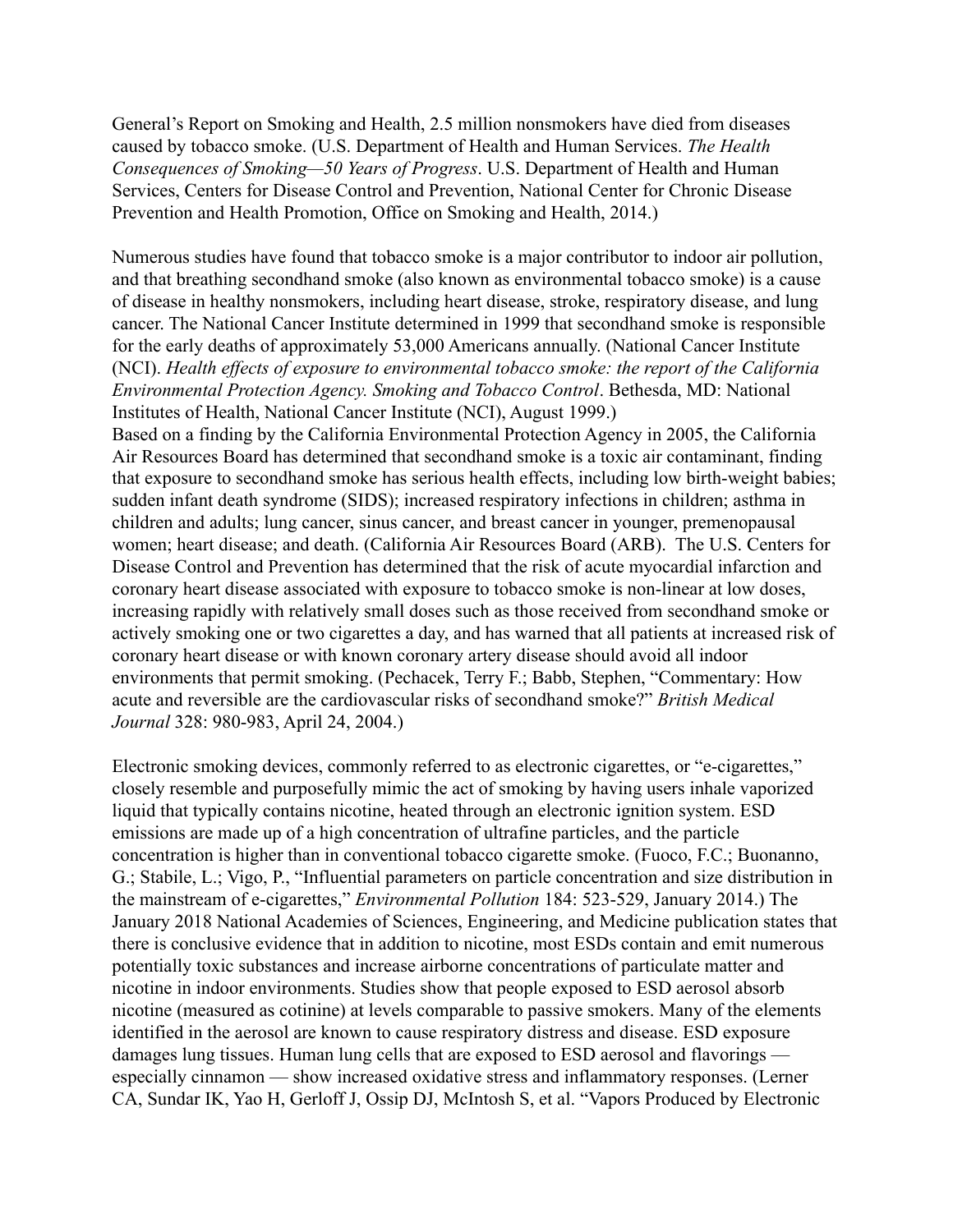Cigarettes and E-Juices with Flavorings Induce Toxicity, Oxidative Stress, and Inflammatory Response in Lung Epithelial Cells and in Mouse Lung," *PLoS ONE* 10(2): e0116732, February 6, 2015.) Their use in workplaces and public places where smoking of traditional tobacco products is prohibited creates concern and confusion and leads to difficulties in enforcing the smoking prohibitions. The World Health Organization (WHO), the National Institute for Occupational Safety and Health (NIOSH), and the American Industrial Hygiene Association (AIHA) recommend that ESDs not be used in smoke free environments, in order to minimize the risk to bystanders of breathing in the aerosol emitted by the devices and to avoid undermining the enforcement of smoke free laws. (World Health Organization (WHO), "Electronic nicotine delivery systems," World Health Organization (WHO), 2014.)

According to the American Nonsmokers' Rights Foundation, more than 2,000 college and university sites in the United States have adopted 100% smoke-free, or even tobacco-free (including noncombustible tobacco) policies, and this number is rising steadily. The American College Health Association "encourages colleges and universities to be diligent in their efforts to achieve a 100% indoor and outdoor campus-wide tobacco-free environment." The United States Department of Health and Human Services (HHS) created the Tobacco-Free College Campus Initiative (TFCCI), later administered by the American Cancer Society, in partnership with CVS Health, as the Tobacco-Free Generation Campus Initiative (TFGCI), to promote and support the adoption and implementation of tobacco-free policies at universities, colleges, and other institutions of higher learning across the United States. Secondhand smoke from combusted marijuana contains fine particulate matter that can be breathed deeply into the lungs, which can cause lung irritation and asthma attacks, thus making respiratory infections more likely. Exposure to fine particulate matter can exacerbate health problems especially for people with respiratory conditions like asthma, bronchitis, or COPD. ("Air and Health: Particulate Matter." National Environmental Public Health Tracking Network, U. S. Environmental Protection Agency; Brook, R.D., Rajagopalan, S., Pope, C.A., 3rd, Brook, J.R., Bhatnagar, A., Diez-Roux, A.V., Holguin, F., Hong, Y., Luepker, R.V., Mittleman, M.A., Peters, A., Siscovick, D., Smith, S.C., Jr., Whitsel, L., and Kaufman, J.D. Particulate matter air pollution and cardiovascular disease: An update to the scientific statement from the American Heart Association. *Circulation*. 2010; 121: 2331-78.) Secondhand smoke from marijuana also has many of the same chemicals as smoke from tobacco, including those linked to lung cancer. ("Evidence on the Carcinogenicity of Marijuana Smoke." Reproductive and Cancer Hazard Assessment Branch, Office of Environmental Health Hazard Assessment, California Environmental Protection Agency. August 2009; Moir, D., Rickert, W.S., Levasseur, G., Larose, Y., Maertens, R., White, P., and Desjardins, S. A comparison of mainstream and sidestream marijuana and tobacco cigarette smoke produced under two machine smoking conditions. *Chemical Research in Toxicology*. 2008. 21: 494-502.) More research is needed, but the current body of science shows that both tobacco and marijuana smoke may have similar harmful cardiovascular effects. (Springer, M.L.; Glantz, S.A." Marijuana Use and Heart Disease: Potential Effects of Public Exposure to Smoke," University of California at San Francisco. April 13, 2015; Wang, X., Derakhshandeh, R., Liu, J., Narayan, S., Nabavizadeh, P., Le, S., Danforth, O.M., Pinnamaneni, K., Rodriguez, H.J., Luu, E., Sievers, R.E., Schick, S.F., Glantz, S.A., and Springer, M.L. One minute of marijuana secondhand smoke exposure substantially impairs vascular endothelial function. *Journal of the American Heart Association*. 2016; 5: e003858.)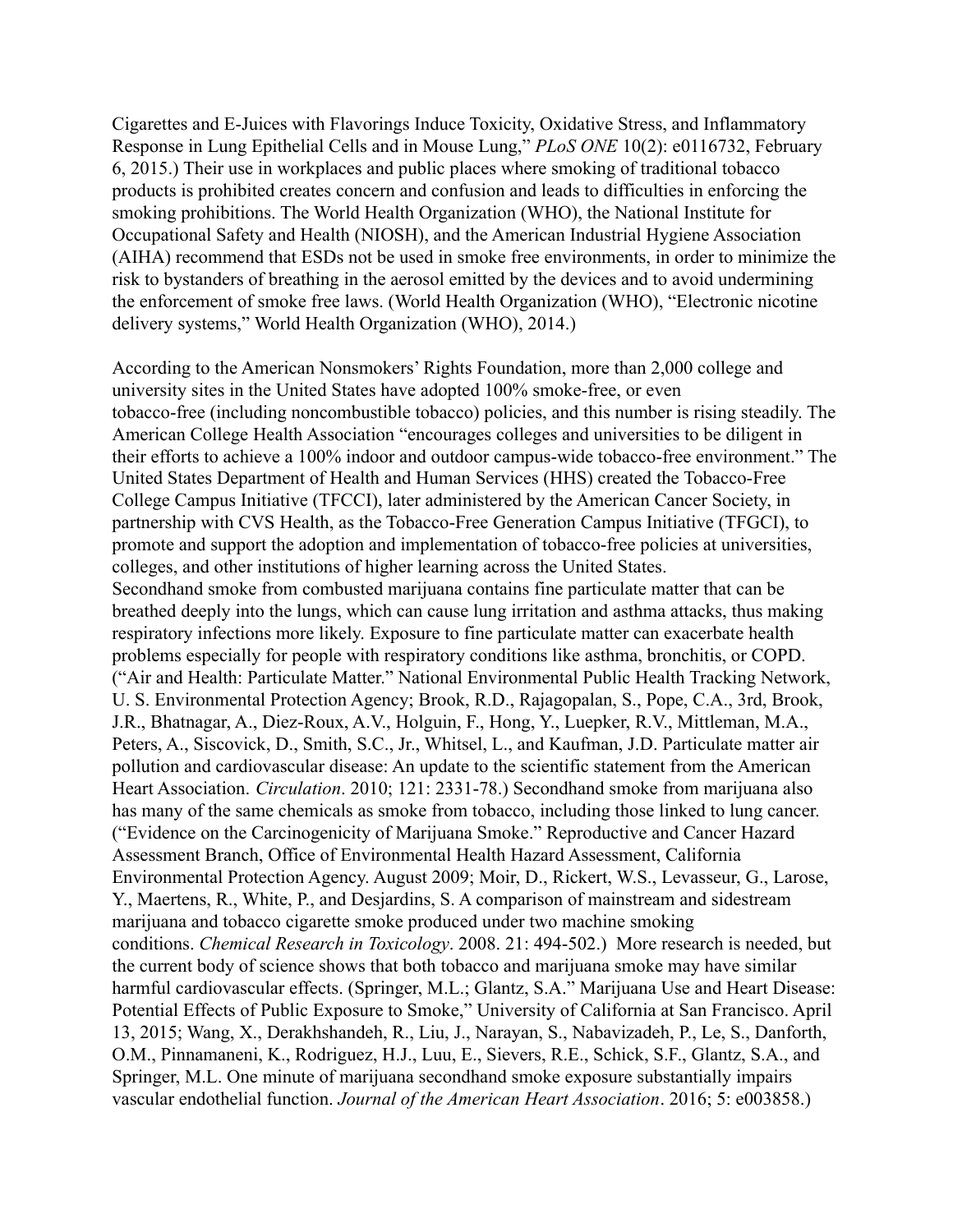Thus, In the interest of public health, the use of combustible or aerosolized marijuana should be prohibited wherever tobacco smoking is prohibited.

The smoking of tobacco, hookahs, or marijuana and the use of ESDs are forms of air pollution and constitute both a danger to health and a material public nuisance.

Accordingly, Hartwick College finds and declares that the purposes of this policy are (1) to protect the public health and welfare by prohibiting smoking, including the use of ESDs, on the Hartwick College campus; (2) to guarantee the right of nonsmokers to breathe smoke free air, while recognizing that the need to breathe smoke-free air shall have priority over the desire to smoke; and (3) to encourage a healthier, more productive living/learning environment for all members of our campus community.

#### References:

American Nonsmokers' Rights Foundation. (n.d.). Retrieved from http://no-smoke.org/model-

policy-smokefree-college-university/

#### Website information:

Hartwick College recognizes that smoking, breaking second hand smoke, or using tobacco products is a significant health, safety, and environmental hazard for the entire Hartwick community. We are committed to promoting healthy living and working environment for administration, faculty, staff, students, and all visitors to campus.

As a result, all areas of the College campus, all campus properties, and all campus vehicles are designated as tobacco-, vape- and smoke-free.

For the purpose of this policy, tobacco use is defined as using any type of tobacco product including, but not limited to, cigarettes (commercial, handmade, or electronic), cigars, cigarillos, pipes, hookahs, vape pens, oral tobacco (spit and spitless, smokeless, chew, snuff), or any other similar smoking material or delivery device including anything that simulates smoking.

The Tobacco-, Vape- and Smoke-Free Policy strictly prohibits:

- 1. The smoking or use of any other tobacco product in all College campus buildings, on the College grounds, and on properties owned, leased, or rented by the College.
- 2. The smoking and the use of any tobacco product in all College owned, leased, or rented vehicles.
- 3. The sale of tobacco products on campus.
- 4. The free distribution of tobacco products on campus.
- 5. Tobacco advertisements in College-produced (run) publications.

Organizers and attendees at events, such as conferences, meetings, public lectures, social and sporting events, using College facilities, will be required to abide by the College's Tobacco-, Vape-, and Smoke-Free Policy. Organizers of such events are responsible for communicating and enforcing this policy.